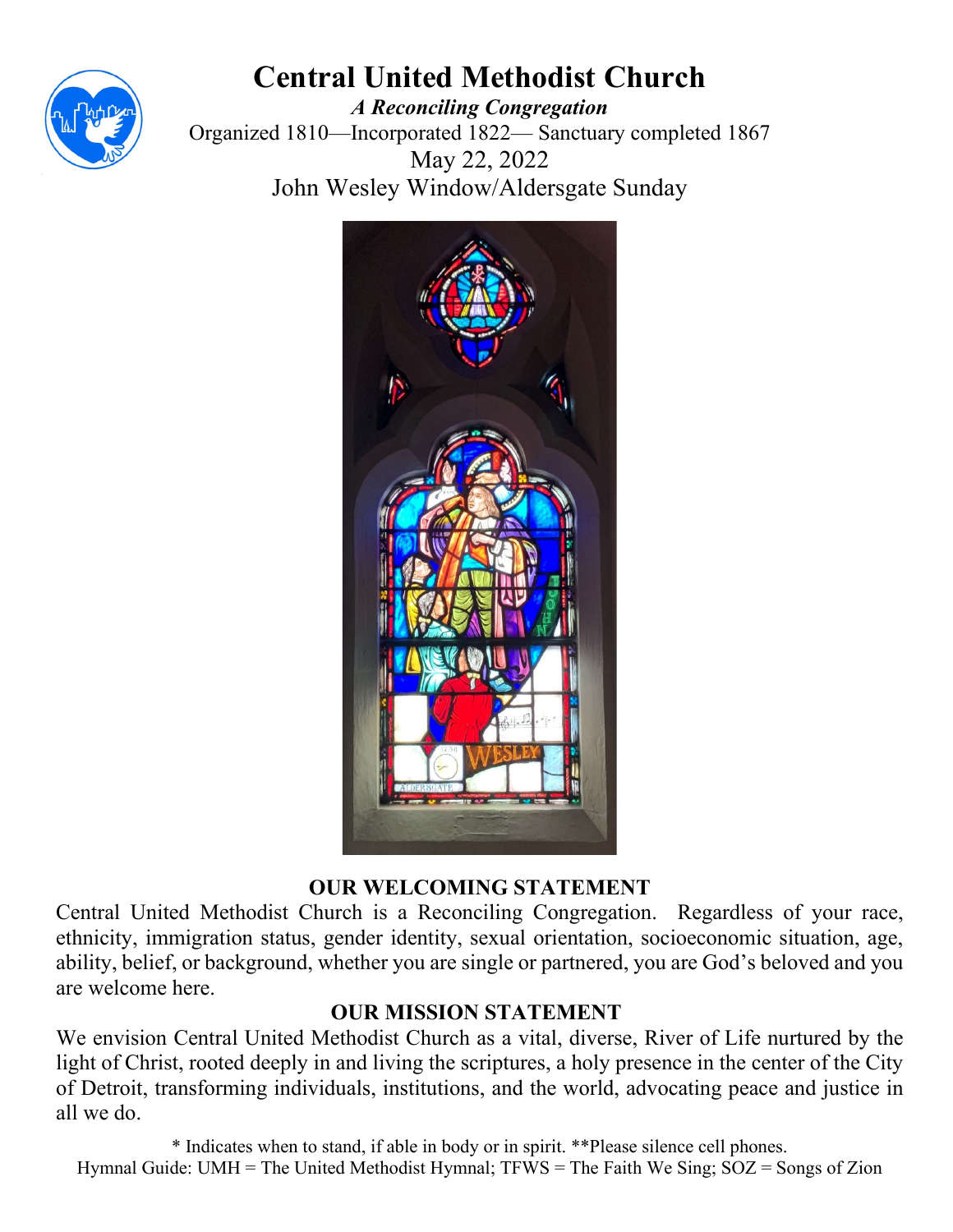**PRELUDE** Bobbi Thompson

**INTROIT** Bobbi Thompson

## **ACTS OF PRAISE**

#### **\*CALL TO WORSHIP/WESLEY COVENANT PRAYER**

- ONE: I am no longer my own, but thine. Put me to what thou wilt, rank me with whom thou wilt.
- **ALL: Put me to doing, put me to suffering.**
- ONE: Let me be employed by thee or laid aside for thee,
- **ALL: exalted for thee or brought low for thee.**
- ONE: Let me be full, let me be empty.
- **ALL: Let me have all things, let me have nothing.**
- ONE: I freely and heartily yield all things
- **ALL: to thy pleasure and disposal.**
- ONE: And now, O glorious and blessed God,
- **ALL: Father, Son, and Holy Spirit,**
- ONE: thou art mine, and I am thine. So be it.
- **ALL: And the covenant which I have made on earth, let it be ratified in heaven. Amen.**

*John Wesley adapted this prayer from the Puritan tradition that was so important to his parents, Samuel and Suzannah. It informed his theology and preaching. He expected the people called "Methodists" to pray this prayer at the beginning of each new year as a way of remembering and renewing their baptismal covenant.*

#### **\*OPENING HYMN** *O For a Thousand Tongues to Sing*

Tune UMH #57 & Words UMH #58

- 1. Glory to God, and praise and love be ever, ever given, by saints below and saints above, the church in earth and heaven.
- 2. On this glad day the glorious Sun of Righteousness arose; on my benighted soul he shone and filled it with repose.
- 3. Sudden expired the legal strife, 'Twas then I ceased to grieve; my second, real, living life I then began to live.
- 4. Then with my heart I first believed, believed with faith divine, pow'r with the Holy Ghost received to call the Savior mine.
- 7. O for a thousand tongues to sing my great Redeemer's praise! The glories of my God and King, The triumphs of his grace.

*This hymn was written by Charles Wesley, John's brother, on the first anniversary of his own conversion on May 21, 1738, three days before that of his brother. See a more complete text on p. 58 of the hymnal.*

WORDS: Charles Wesley, 1739. MUSIC: Carl G. Gläser; arr, by Lowell Mason, 1839. CCLI2815228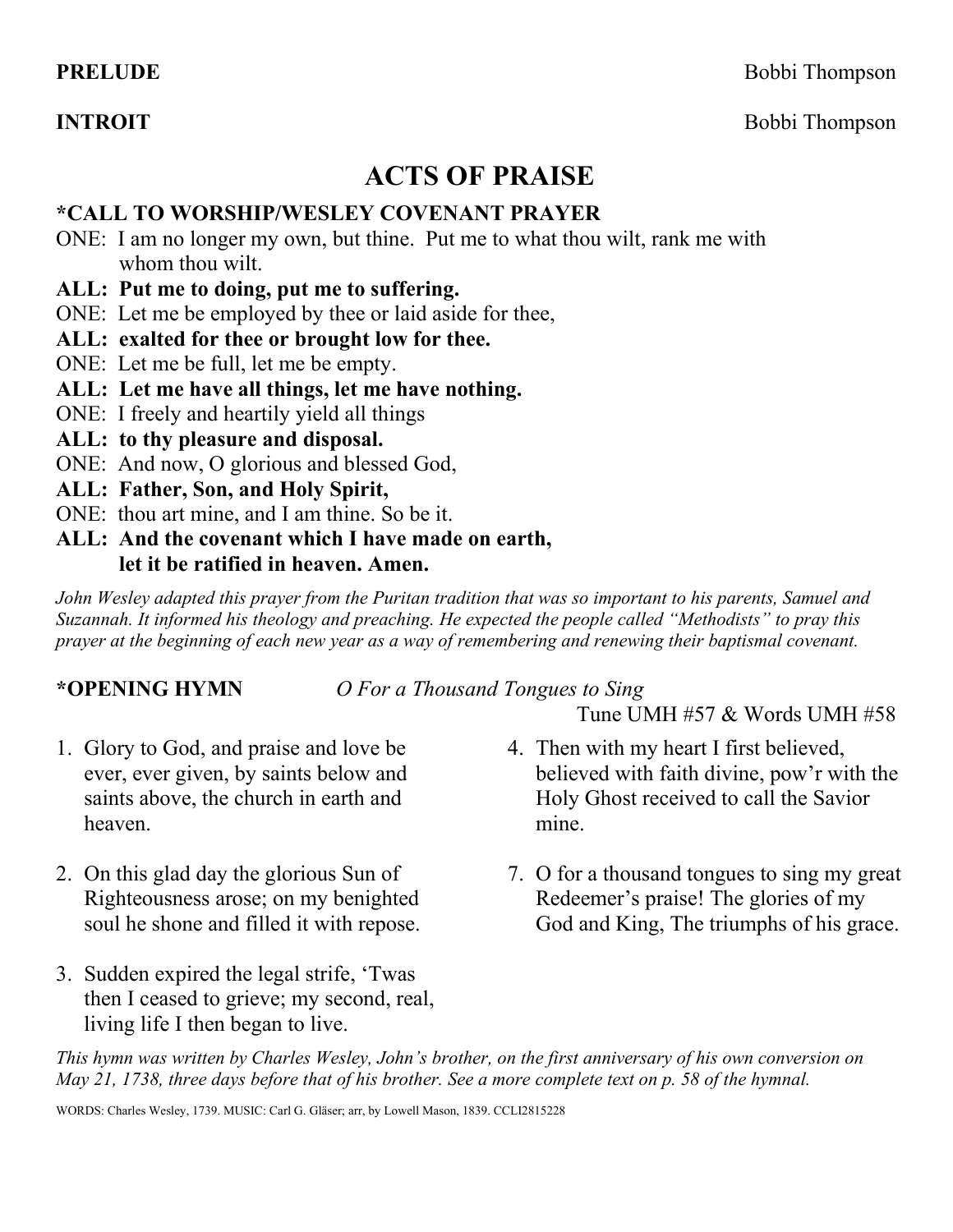## **ACTS OF SHARING**

#### **GREETING AND WELCOME OF FIRST TIME VISITORS**

#### **ANNOUNCEMENTS**

### **INVITATION TO TAKE A "FIELD TRIP," TO SHARE THE PEACE OF CHRIST, AND TO THE OFFERING**

#### **OFFERTORY**

**\*DOXOLOGY Praise God from whom all blessings flow; Praise God, all creatures here below; Praise God for all that love has done; Creator, Christ, and Holy One. Amen.** 

### **PRAYER OF DEDICATION**

Almighty God, in a time of great need you raised up your servants John and Charles Wesley, and by your Spirit inspired them to kindle a flame of sacred love which leaped and ran, an inextinguishable blaze. Grant that all those whose hearts have been warmed at these altar fires, being continually refreshed by your grace, may be so devoted to the increase of scriptural holiness throughout the land that in this our time of great need, your will may fully and effectively be done on earth as it is in heaven through Jesus Christ our Lord. **Amen.**

## **ACTS OF PROCLAMATION**

#### **SHARING OF BLESSINGS AND CONCERNS**

### **COMMUNAL PRAYER** *Psalm 130* King James Version

ONE: Out of the depths have I cried unto thee, O Lord. Lord, hear my voice:

- **ALL: Let thine ears be attentive to the voice of my supplications.**
- ONE: If thou, Lord, shouldest mark iniquities, O Lord, who shall stand?
- **ALL: But there is forgiveness with thee, that thou mayest be feared.**
- ONE: I wait for the Lord, my soul doth wait, and in his word do I hope.
- **ALL: My soul waiteth for the Lord more than they that watch for the morning: I say, more than they that watch for the morning.**
- ONE: Let Israel hope in the Lord:for with the Lord there is mercy, and with him is plenteous redemption.
- **ALL: And he shall redeem Israel from all his iniquities.**

*On the afternoon of May 24, 1738, John Wesley went to St. Paul's Cathedral, and there he heard the choir sing an anthem, and it was* Dei Profundus*, Psalm 130, "Out of the Depths." Later that evening, his "heart was strangely warmed."*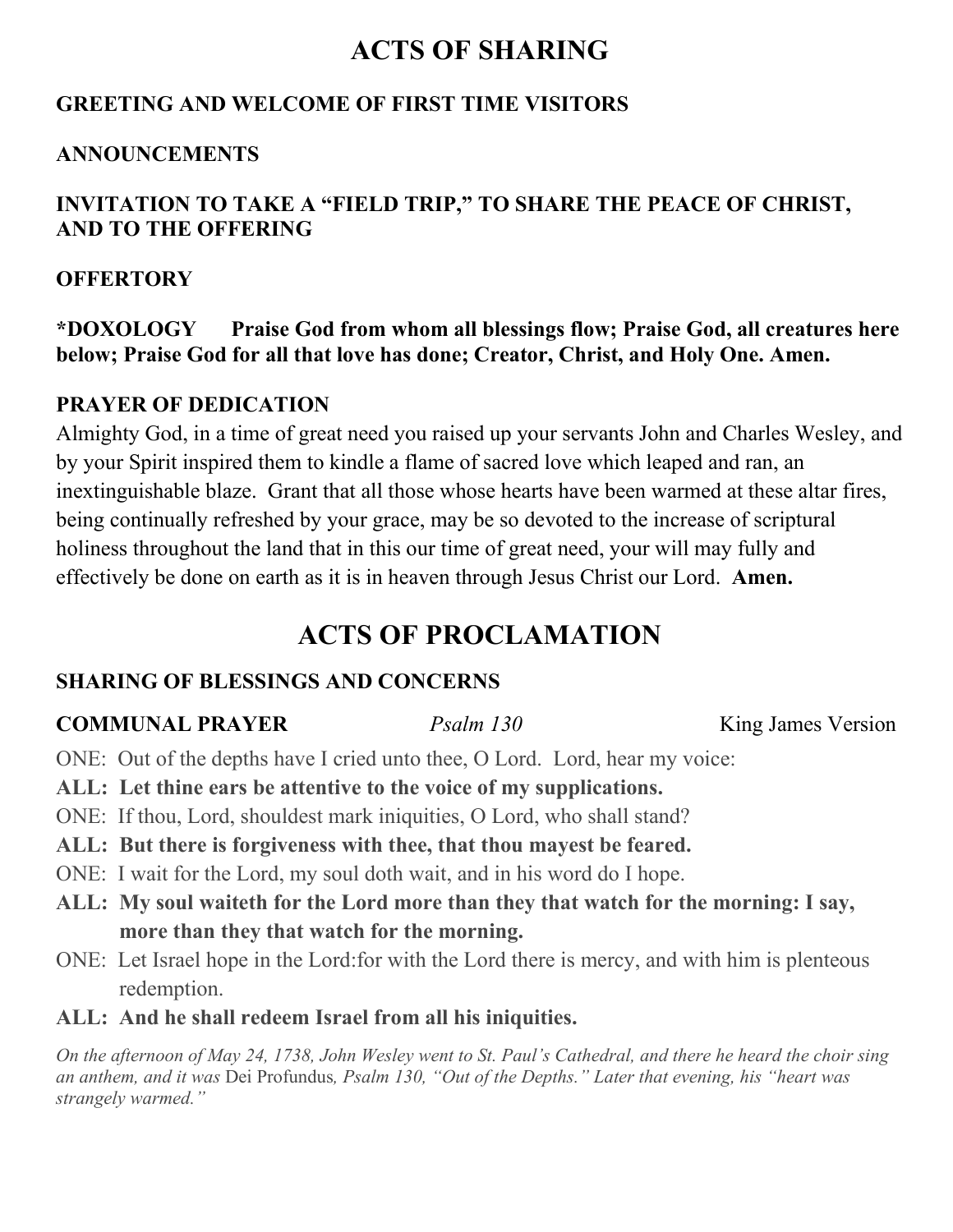#### **NEW TESTAMENT READING** *Acts 16: 6-15* The Message

They went to Phrygia, and then on through the region of Galatia. Their plan was to turn west into Asia province, but the Holy Spirit blocked that route. So they went to Mysia and tried to go north to Bithynia, but the Spirit of Jesus wouldn't let them go there either. Proceeding on through Mysia, they went down to the seaport Troas.

That night Paul had a dream: A Macedonian stood on the far shore and called across the sea, "Come over to Macedonia and help us!" The dream gave Paul his map. We went to work at once getting things ready to cross over to Macedonia. All the pieces had come together. We knew now for sure that God had called us to preach the good news to the Europeans.

Putting out from the harbor at Troas, we made a straight run for Samothrace. The next day we tied up at New City and walked from there to Philippi, the main city in that part of Macedonia and, even more importantly, a Roman colony. We lingered there several days.

On the Sabbath, we left the city and went down along the river where we had heard there was to be a prayer meeting. We took our place with the women who had gathered there and talked with them. One woman, Lydia, was from Thyatira and a dealer in expensive textiles, known to be a God-fearing woman. As she listened with intensity to what was being said, the Master gave her a trusting heart—and she believed!

After she was baptized, along with everyone in her household, she said in a surge of hospitality, "If you're confident that I'm in this with you and believe in the Master truly, come home with me and be my guests." We hesitated, but she wouldn't take no for an answer.

ONE: Hear what the Spirit is saying to the Church. **ALL: Thanks be to God.**

#### **\*HYMN** *We Sing of Loyal Lydia* Tune of UMH #606

- 1. We sing of loyal Lydia who dealt in purple dye, a woman Paul and Silas found at prayer in Philippi. Her heart was warmed when she heard Paul relate God's love for all. She and her household were baptized. They answered God's clear call.
- 2. This widow tested culture's rules by opening her home to Paul and those who came to hear how they such faith could own. When Paul and Silas were in jail, she suffered deep despair. Yet when the jailer was transformed, she knew God answered prayer.
- 3. When her friends moved from Philippi, they left believers blessed. And Lydia helped the church to grow as they their faith confessed. May we today our witness share that other hearts be stirred. Let us take courage as we dare to daily live God's Word.

WORDS: Edith Sinclair Downing. © 2007 Wayne Leupold Editions, Inc.; MUSIC: English melody; arr. by Ralph Vaughn Williams, 1906. CCLI2815228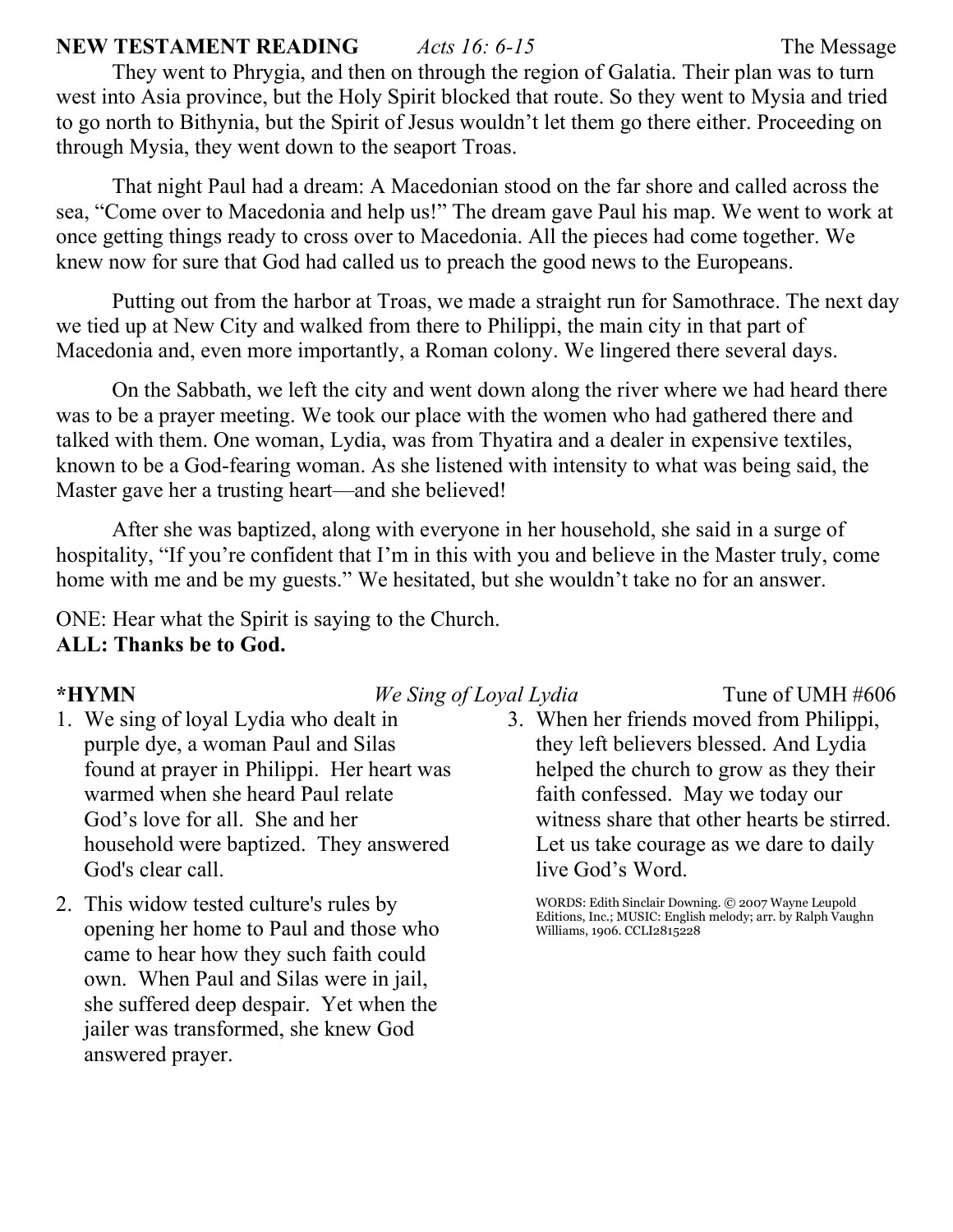**NEW TESTAMENT RDG.** *Revelation 21: 10, 21-22:5* New International Version He carried me away in the Spirit to a mountain great and high, and showed me the Holy City, Jerusalem, coming down out of heaven from God… The twelve gates were twelve pearls, each gate made of a single pearl. The great street of the city was of gold, as pure as transparent glass.

I did not see a temple in the city, because the Lord God Almighty and the Lamb are its temple. The city does not need the sun or the moon to shine on it, for the glory of God gives it light, and the Lamb is its lamp. The nations will walk by its light, and the kings of the earth will bring their splendor into it. On no day will its gates ever be shut, for there will be no night there. The glory and honor of the nations will be brought into it. Nothing impure will ever enter it, nor will anyone who does what is shameful or deceitful, but only those whose names are written in the Lamb's book of life.

Then the angel showed me the river of the water of life, as clear as crystal, flowing from the throne of God and of the Lamb down the middle of the great street of the city. On each side of the river stood the tree of life, bearing twelve crops of fruit, yielding its fruit every month. And the leaves of the tree are for the healing of the nations. No longer will there be any curse. The throne of God and of the Lamb will be in the city, and his servants will serve him. They will see his face, and his name will be on their foreheads. There will be no more night. They will not need the light of a lamp or the light of the sun, for the Lord God will give them light. And they will reign for ever and ever.

ONE: Hear what the Spirit is saying to the Church.

**ALL: Thanks be to God.**

**MESSAGE** *The John Wesley Window* Anika-Kafi Summers

- 1. For the healing of the nations, Lord, we pray with one accord; for a just and equal sharing of the things that earth affords; To a life of love in action help us rise and pledge our word, help us rise and pledge our word.
- 2. Lead us forward into freedom; from despair your world release, that, redeemed from war and hatred, all may come and go in peace. Show us how through care and goodness fear will die and hope increase, fear will die and hope increase.

### **\*CLOSING HYMN** *For the Healing of the Nations* UMH #428

- 3. All that kills abundant living, let it from the earth be banned; pride of status, race, or schooling, dogmas that obscure your plan. In our common quest for justice may we hallow life's brief span, may we hallow life's brief span.
- 4. You, Creator God, have written your great name on humankind; for our growing in your likeness bring the life of Christ to mind, that by our response and service earth its destiny may find, earth its destiny may find.